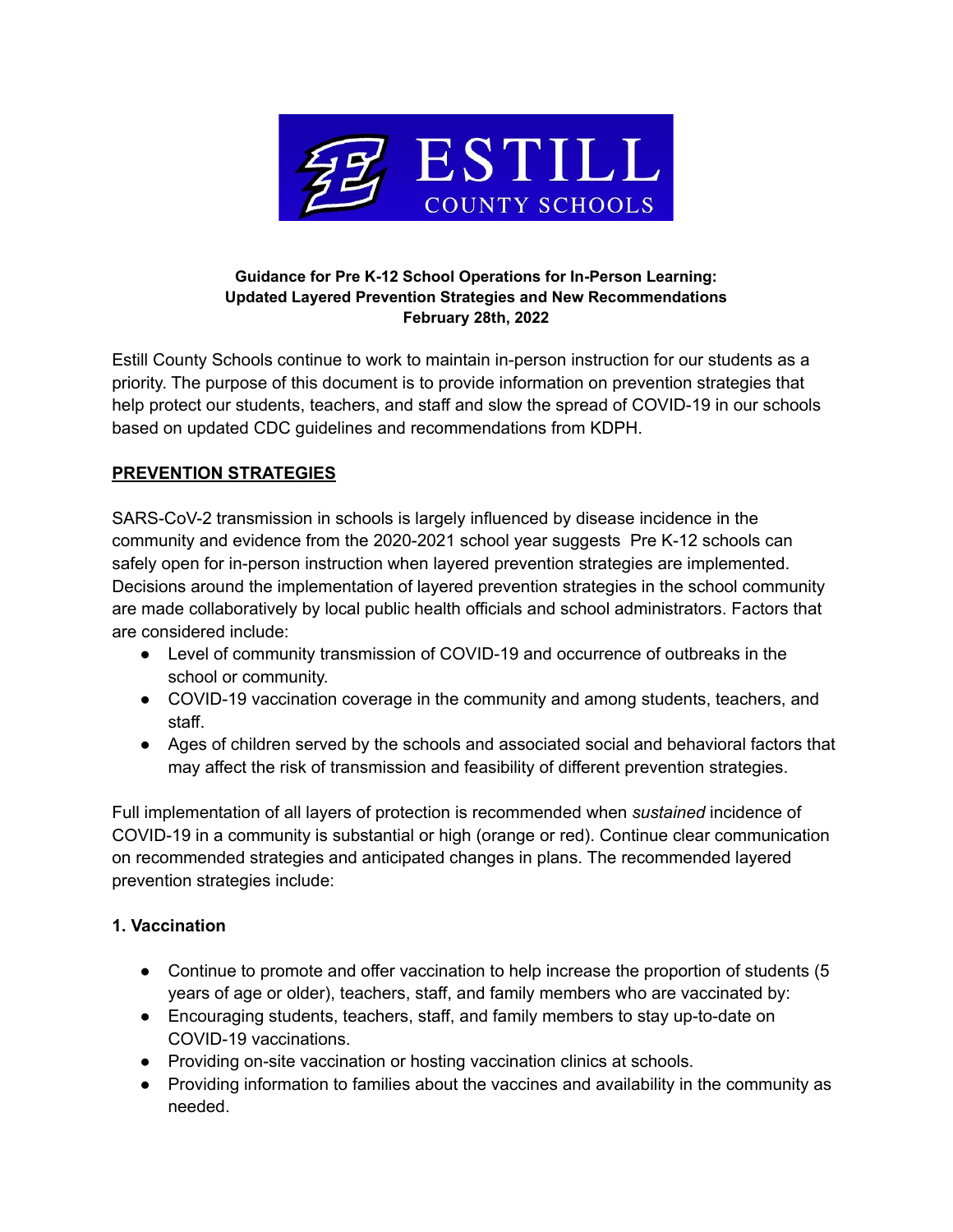## **2. Masks**

Masks are no longer mandatory, but it is still a *recommended* mitigation strategy to prevent COVID-19 spread. Mask requirements may be changed at any time if covid cases increase in either a class, grade or school level. This will be monitored closely by the school nurses and health coordinator. If a significant increase or concern is noted a mask mandate can be made by the Superintendent until deemed safe to remove. As always, guidance will be considered with the recommendations by federal, state, local, and organization regulations, including the CDC, the Kentucky Department for Education and the Kentucky Board of Education.

● **NOTICE**: masks will still be **REQUIRED** for the early return option explained in the information below regarding both *isolation* or *quarantine*. \*\*See numbers 6 and 7.

#### **3. Physical distancing**

- Physical distancing of at least 3 feet is *recommended* between students in classrooms. To the greatest extent practicable, schools should turn desks to face the same direction when possible, utilize assigned seating, and remove nonessential furniture. Attempt to maximize physical distancing for unvaccinated persons who are eating meals indoors.
- Physical distancing of at least 6 feet is recommended between students and teachers/staff.
- Utilize cohorts or pods (a stable group with fixed membership that stays together through activities) as an additional strategy that minimizes opportunities for transmission, especially when it is challenging to maintain physical distancing (e.g., young children) or when other layered prevention strategies are discontinued.

#### **4. Ventilation**

● Improve facility ventilation to the greatest extent possible to increase circulation of outdoor air and increase delivery of clean air. Utilize outdoor spaces, where possible.

### **5. Handwashing and respiratory etiquette**

• Continue to teach and reinforce handwashing with soap and water for 20 seconds or use of hand sanitizer containing at least 60% alcohol. Ensure adequate supplies and opportunities for hand hygiene.

#### **6. Isolation**

Definition: This means that someone has actually **tested** positive for COVID-19 and has to be isolated from others.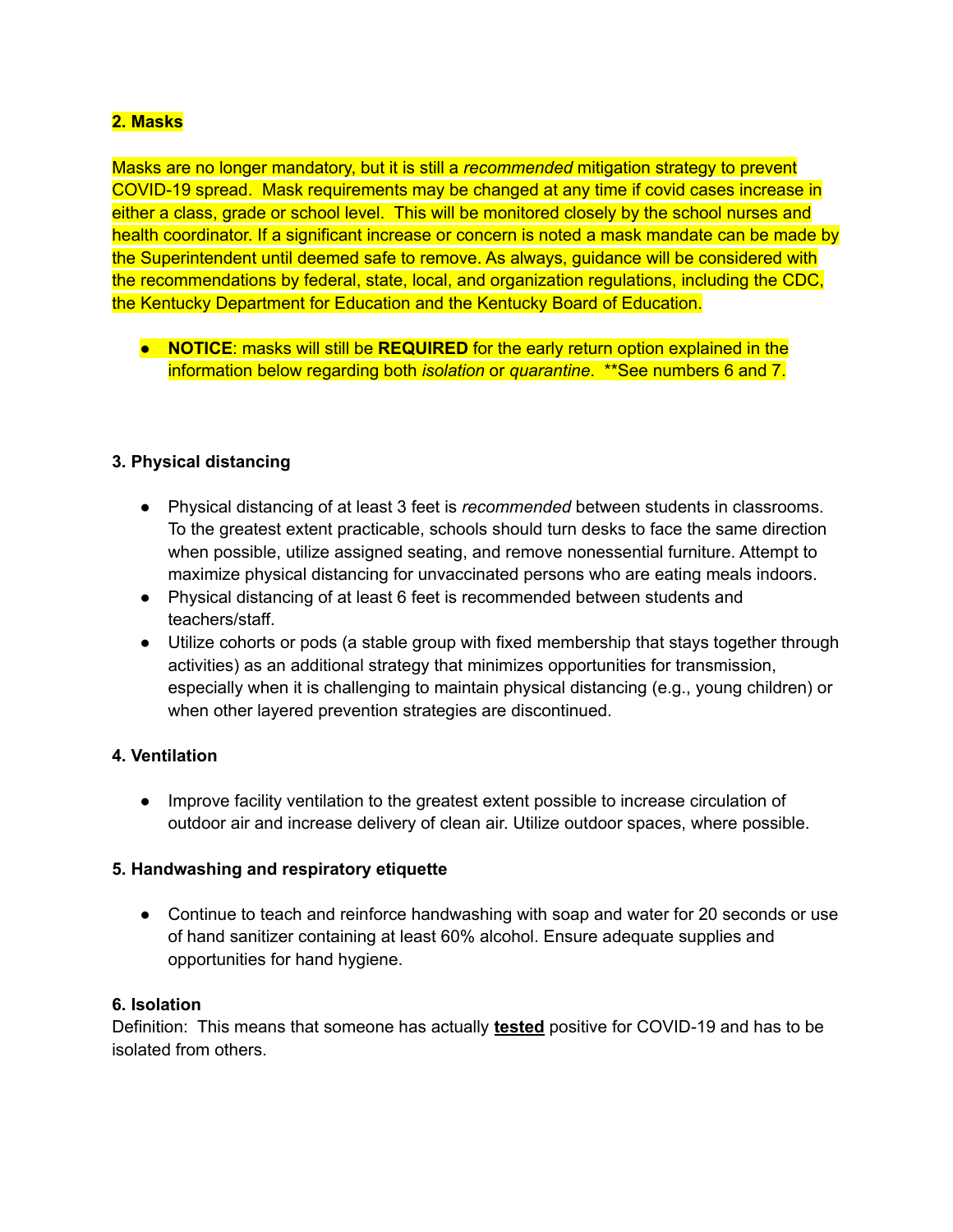Ensure sick students, teachers, or staff stay home if they have fever and/or symptoms of COVID-19, including:

- Fever (>100.4°F) or feeling feverish (e.g., chills, sweating)
- New cough
- Difficulty breathing
- Sore throat
- Muscle aches or body aches
- Vomiting or diarrhea
- New loss of taste or smell

Persons who test positive for COVID-19 must **isolate** away from school for:

- At least 5 full days from the day that their symptoms started if they are experiencing symptoms of COVID-19. The first day of symptoms is considered day 0. The individual may return to school after 5 days when their symptoms are fully resolved (and fever free for 24hrs with no fever reducing medication) or after 10 days even if they have lingering symptoms. The individual **must continue to wear a well-fitting mask for 10 full days** at all times when around others indoors. If the individual is unable to wear a mask properly and consistently in indoor school settings, they should self-isolate from school for 10 full days.
- 5 full days from the date of testing if they have never developed symptoms. The day of testing is considered day 0. The individual **must** continue to wear a well-fitting mask for 10 full days at all times when around others indoors. If the individual is unable to wear a mask properly and consistently in indoor school settings, they should self-isolate from school for 10 full days. If the individual develops symptoms of COVID-19, they should follow the above isolation guidance for someone with symptoms.
- COVID-19 test results that involve use of an "at-home" test kit and for which the specimen collection is not monitored by a trained healthcare provider and the test is not conducted by a CLIA-certified laboratory are not reportable to public health. Staff and students will be encouraged to follow up with a test from a licensed testing facility. School and work absences will not be able to be excused by the Covid-19 guidelines.
- Direct sick persons to isolate at home away from school. Sick students, teachers, or staff who are not tested for COVID-19 may return when their symptoms resolve.

## **Students returning to school after their 5th day, but before their 10th, will need to visit their school nurse prior to reporting to their classroom or 1st period class.**

### **7. Quarantine**

Definition: This refers to someone who has been **exposed** to COVID-19, but showing no symptoms.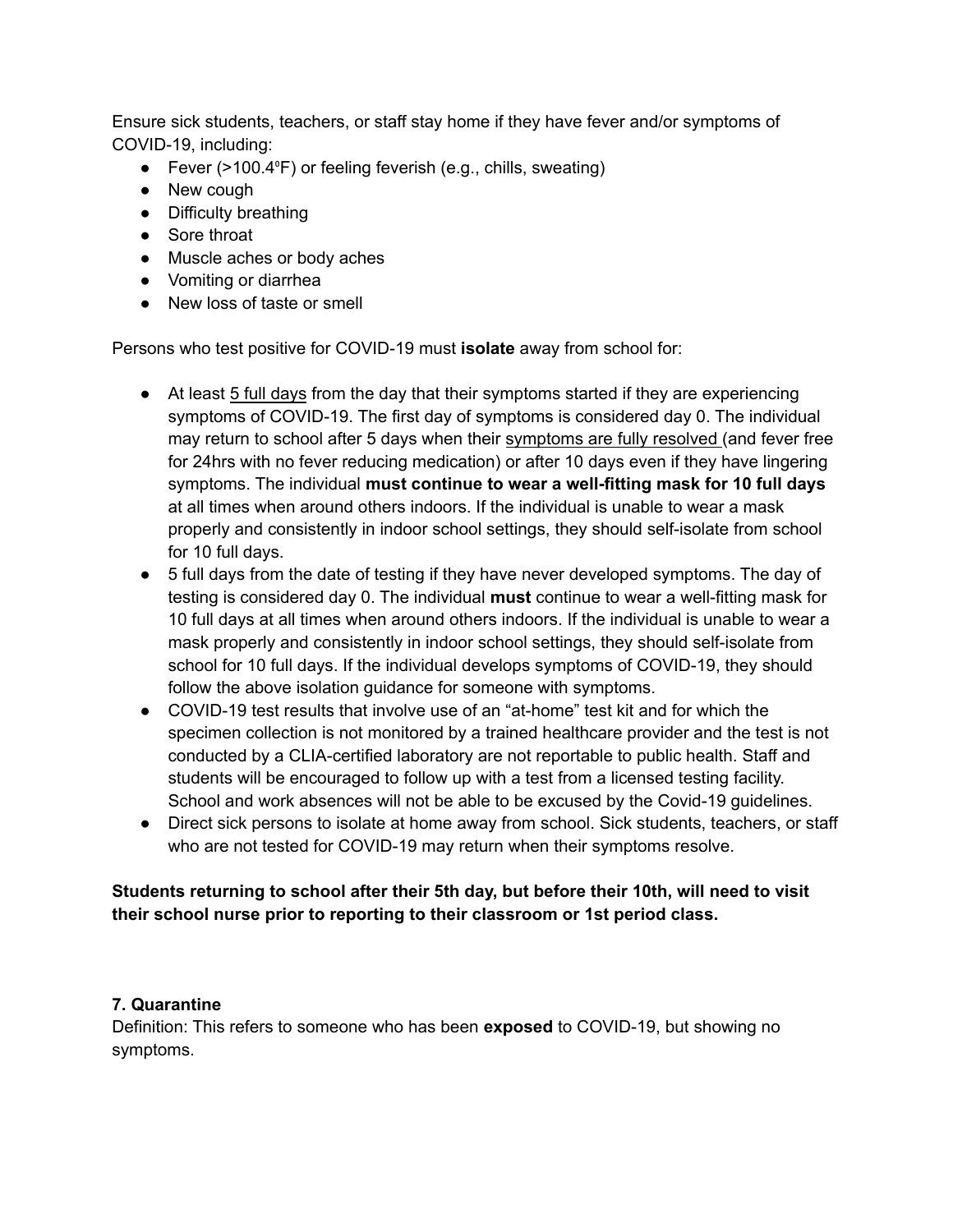- Individuals do not need to quarantine following **at-school** exposures to a person diagnosed with COVID-19 if they are not experiencing symptoms, but are recommended to be tested 5-7 days after a known at-school exposure. Schools should attempt to notify families when a possible exposure to COVID-19 occurs in the classroom.
- The following individuals should quarantine following an exposure to a person diagnosed with COVID-19 occurring **outside of school** (e.g., household member):
	- Persons of any age who have not completed their primary COVID-19 vaccine series >14 days prior to the exposure.
	- Persons 18 years of age and older who are not up-to-date with their recommended COVID-19 vaccination.

**NOTE**: Up-to-date on COVID-19 vaccinations means children 5-17 years old who have completed their primary vaccine series >14 days prior to the exposure and adults 18 or older who have completed their primary vaccine series > 5 months prior, their J&J vaccine >2 months prior, or have received their booster.

- The following individuals should quarantine following an exposure to a person diagnosed with COVID-19 occurring **outside of school** (e.g., household member):
	- Persons of any age who have not completed their primary COVID-19 vaccine series >14 days prior to the exposure. Persons 18 years of age and older who are not up-to-date with their recommended COVID-19 vaccination

# **● Quarantine may be discontinued:**

- **○** After day 5 if the individual is
	- 1) symptom-free and;
	- 2) receives a negative COVID-19 test on day 5 or later after the last date of exposure to the case and;
	- **■** 3) is able to **wear a well-fitting mask indoors and in public settings for 10 full days** from the last exposure; or
- After day 10 if the individual is symptom-free and does not receive COVID-19 testing. Individuals who cannot wear a well-fitting mask consistently and properly should quarantine for the full 10 days.

The last day of exposure to the case is considered day 0. If the individual is continually exposed to COVID-19 (i.e., a household member that they are unable to isolate away from) then the last day of exposure is the last day that the case is considered infectious (day 5-10, determined by the individual's last day of symptoms).

# ● **The following persons do not need to quarantine**

Following an exposure to a person diagnosed with COVID-19 if they are not experiencing symptoms, but are recommended to be tested 5 days or more after an exposure and to wear a well-fitting mask indoors for 10 full days: